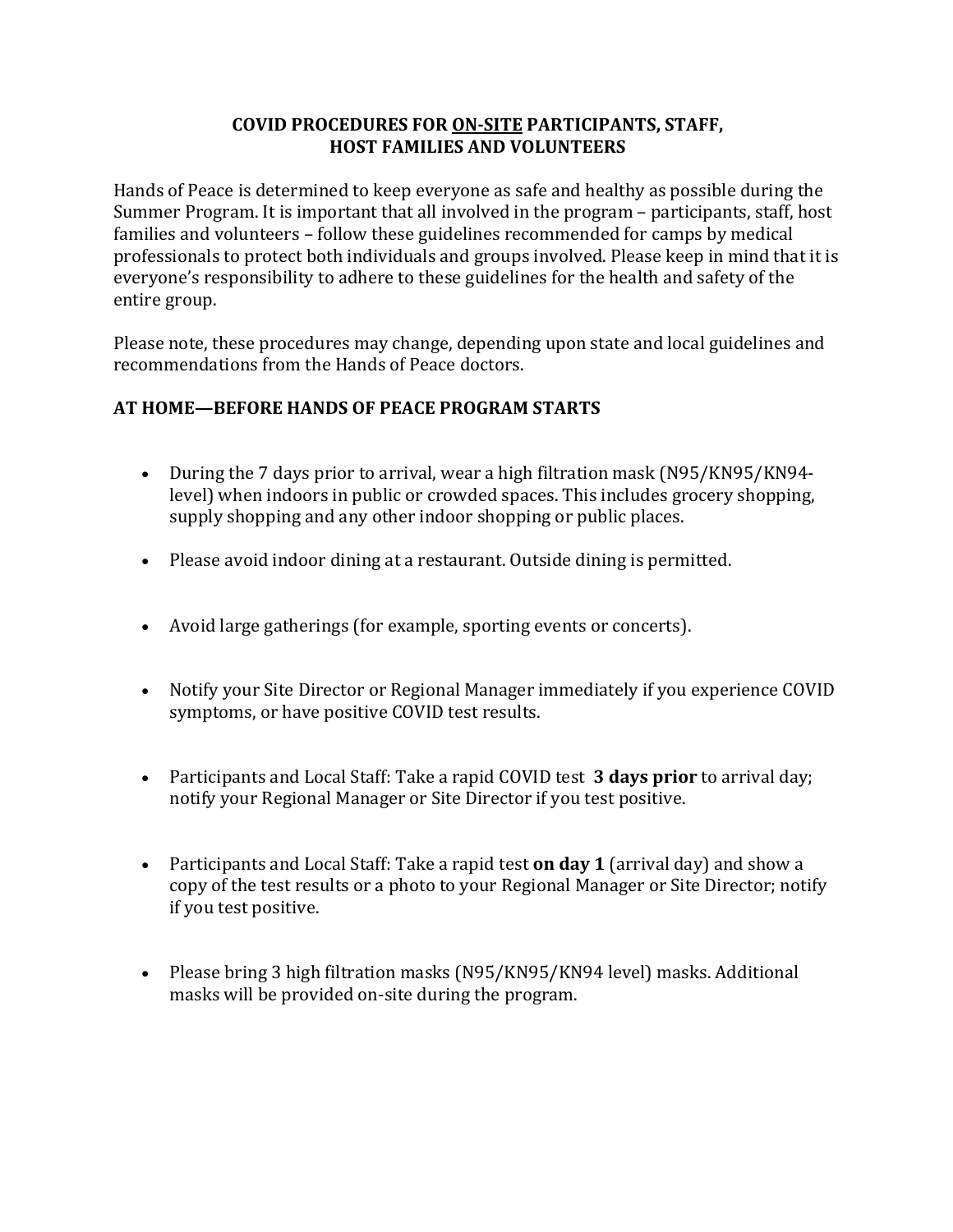# **UPON ARRIVAL AND THE FIRST THREE DAYS**

- Continue to wear your mask indoors for the first three days of the program and with your host family, unless you are outdoors or eating.
- If there is sufficient ventilation (windows open, air blowing), masks may come off indoors for dialogue.

## **DAY 6-19**

- It is recommended that you wear a high filtration mask  $(N95/KN95/KN94$ -level) when indoors in public or crowded spaces. This includes grocery shopping and any other indoor shopping or public places.
- Please avoid indoor dining at a restaurant. Outside dining is permitted.
- If you attend a large indoor gathering (for example, sporting events or concerts), please wear a mask.
- Notify your Site Director immediately if you experience COVID symptoms, or have positive COVID test results.

### **TESTING PROTOCOLS**

All COVID testing will be Rapid Antigen (RA) testing.

### **ARRIVAL ON SITE TESTING REGIMEN**

- Day 1 upon arrival: All host family members, staff and participants must do a rapid antigen (RA) COVID test. Notify the site director or Regional Manager if you test positive.
- Day 3: All participants receive a RA COVID test
- Day 6: All participants receive a RA COVID test

### **ONGOING SURVEILLANCE TESTING REGIMEN**

• Twice weekly surveillance Rapid Antigen COVID testing for all participants, host families and staff (consistent schedule). This process could change depending on city and state case numbers.

- Negative RA COVID test required for volunteers, workshop leaders and speakers who will be indoors with participants.
- When volunteers are driving participants, please open windows or mask inside the car.